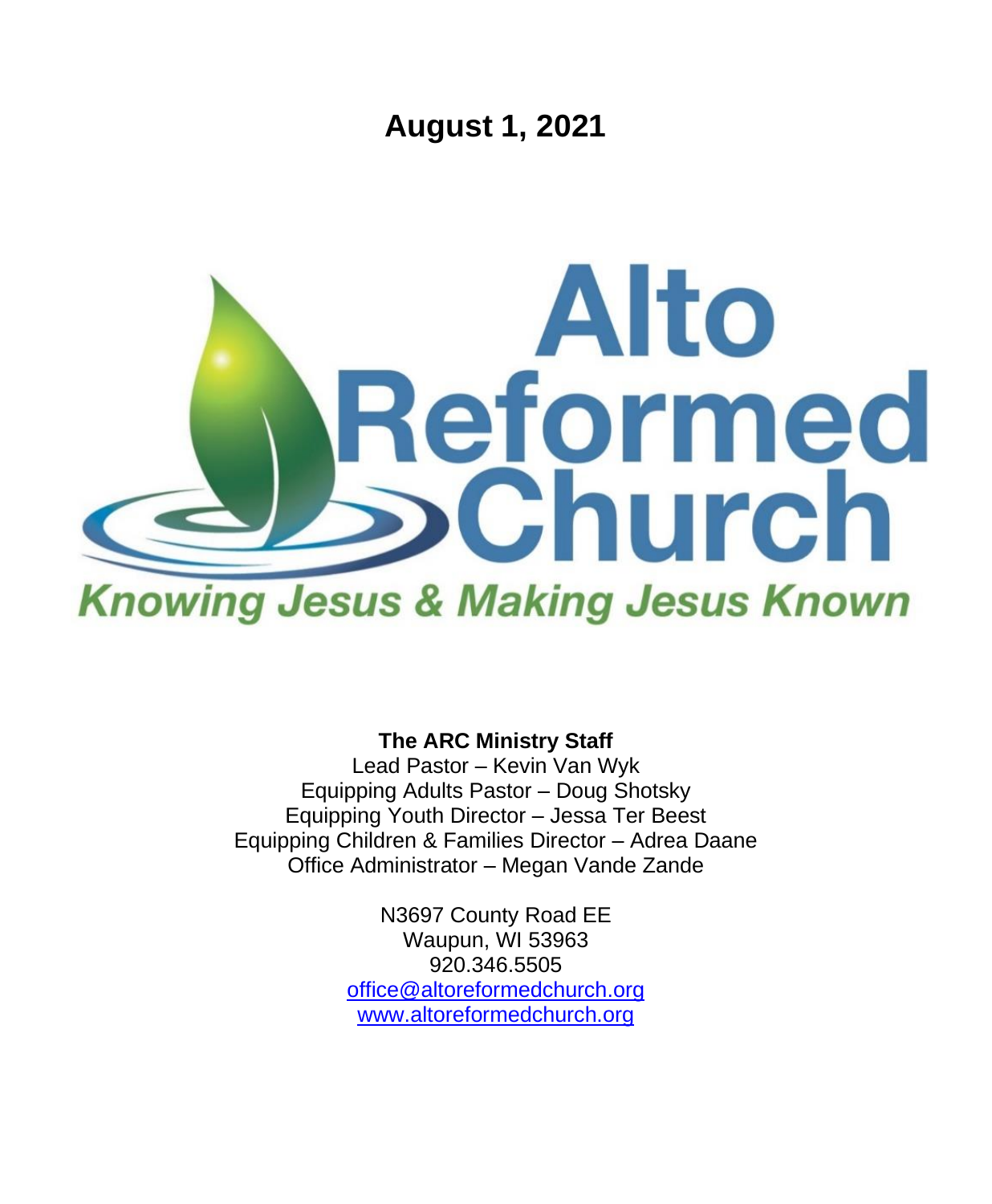## **We Approach God**

Welcome & Announcements Men's Chorus – "Come, Thou Fount" Praise Singing "Battle Belongs" "Living Hope"

Congregational Prayer

## **We Hear God's Word**

Children's Message – Abby Pluim

Message  $-$  Life Essentials #3 From 1<sup>st</sup> John: "The proof is in the pudding" Scripture – 1 John 2:7-11; 3:10-18; 4:7-12, 19-21

# **We Respond to God**

Prayer "Proof of Your Love"

**Blessing**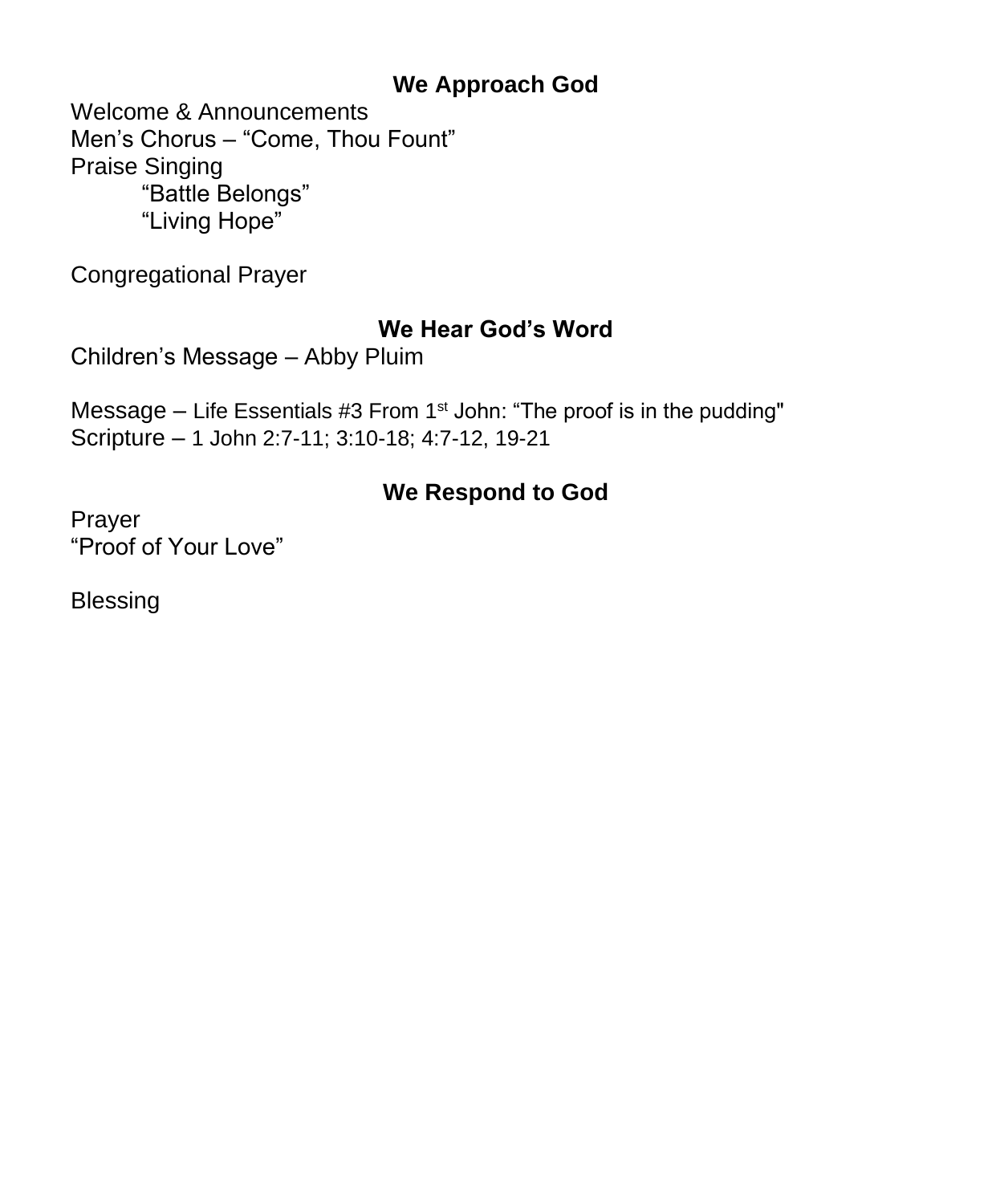

*"The proof is in the pudding"*

#### **SERIES OVERVIEW: THREE LIFE ESSENTIALS FOR ASSURANCE OF SALVATION**

Because God has revealed his great love for us in Jesus Christ,

- #1 Believe truth
- #2 Obey commands
- #3 Love others

## **TODAY'S KEY TAKE-AWAY:**

I can & must love believers, because Jesus This life for me and me to do the same.

*This is how we know what love is: Jesus Christ laid down his life for us. And we ought to lay down our lives for our brothers. (1 John 3:16)*

### **FIVE POINTS OF POSSIBLE CONFUSION:**

**1. Is this a new or old command? \_\_\_\_\_\_\_\_\_ (2:7-8)**

### **2. Does 1 John 2:10 & 4:7 support a salvation by works, i.e. by loving others? \_\_\_\_\_\_\_\_**

### **3. Will I go to hell if I don't love my brother? \_\_\_\_\_\_\_\_\_\_\_**

These so called "brothers" are in darkness (2:9), lost & blind (2:11), not children of God (3:10), remain in death (3:14), are murderers & will not receive eternal life (3:15), and are liars and do not know God (4:8, 20).

What if you truly believe Jesus is your Savior and Lord, are obeying God as best you can, yet you hate someone who deeply hurt you?

### **4. Who am I to love?**

• Neighbors: *"…love your neighbor as yourself. I am the Lord." (Lev. 19:18; see Mat. 19:19, 22:39; Rom 13:9-10; Gal. 5:14; James 2:8)*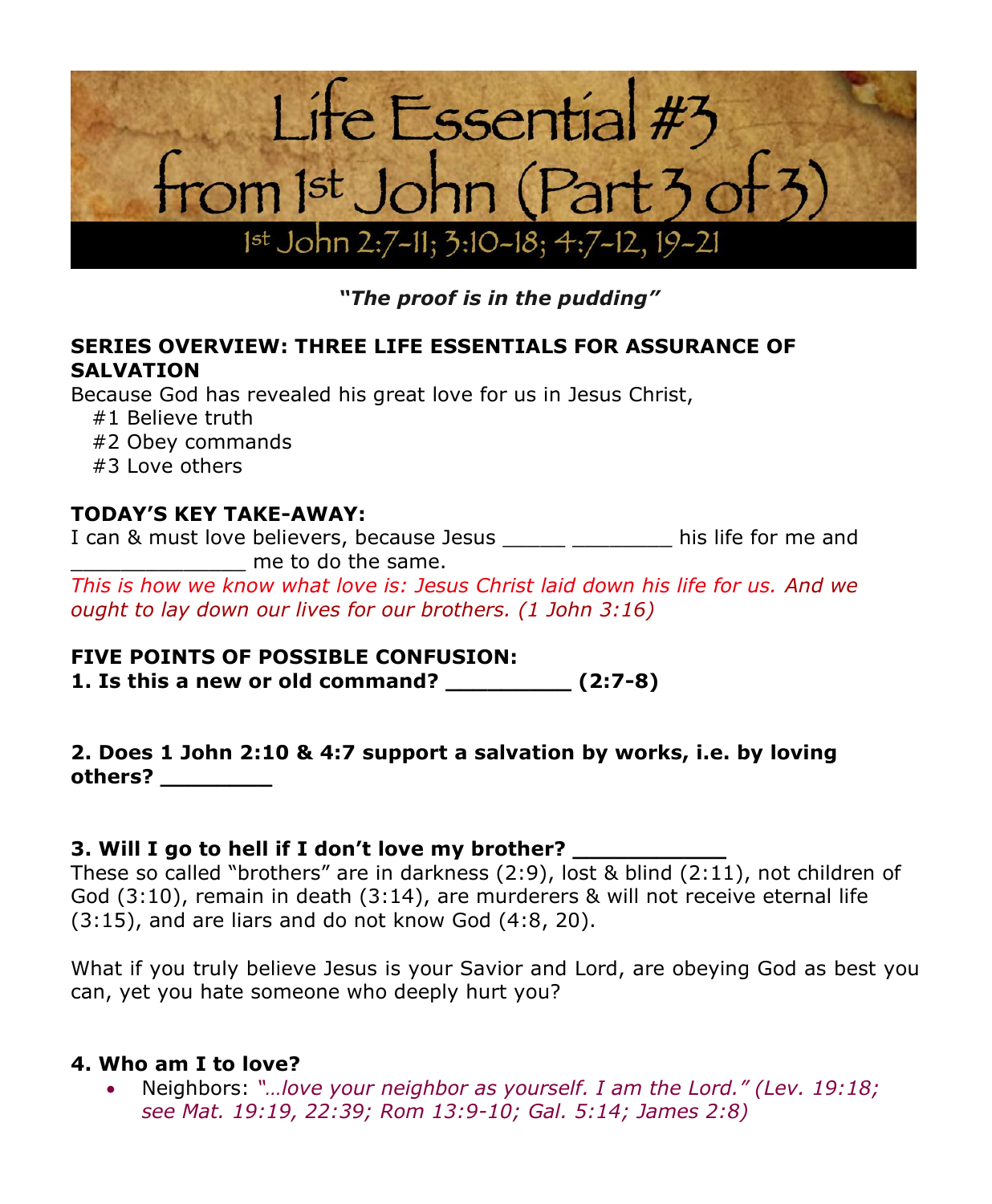- \_\_\_\_\_\_\_\_\_\_\_: *"And you are to love those who are foreigners, for you yourselves were foreigners in Egypt." (Deut. 10:19; see Lev. 19:34)*
- Enemies: *"But I tell you, love your enemies and pray for those who persecute you…" (Matt. 5:44; See Luke 6:27,35)*
- $\colon 1$  John 2:10; 3:10-11,16, 23; 4:7,11,12,21

## **5. Does this command mean I should ignore or accept the sin in others?**

**\_\_\_\_\_\_** The whole letter from John is a

- Love = a harsh rebuke from Jesus calling them *"hypocrites, whitewashed tombs, blind guides, snakes, brood of vipers" (Matt. 23)*
- Love = a rebuke of Peter *"Get behind me Satan! You are a stumbling block to me… (Matt. 16:23)*
- Love = judging the insider (true believer), God will judge outsiders. (1 Cor. 5:12-13)
- Love = a father's discipline of a son (Heb.  $12:4-13$ )

## **APPLICATION: \_\_\_\_\_\_ \_\_\_\_\_\_\_\_\_\_ your life for believers.**

### **PRACTICAL NEXT STEPS: Every day do all three…**

- 1. Memorize 1 John 3:16.
- 2. Morning: Pray for direction, asking God who and how you should love a believer today? Do it!
- 3. Evening: How did you lay down your life for your fellow believers today?

# *Upcoming Events*

- **Aug 1** 8:30am Sunday School Guide Class
	- 9:30am Pastor Kevin, Men's Chorus
- **Aug 2** 4:00pm Executive Committee Meeting
	- 6:00pm Middle School Bible Study
		- 6:30pm Equipping Adults Team Meeting
		- 7:00pm High School/Young Adult Bible Study
- **Aug 3** 8:00am Prayer Meeting
- **Aug 4** 9:00am Mission Circle & Golden Lifers Outing
- 7:00pm Outreach Team Meeting
- **Aug 8** 8:30am Sunday School Guide Class
- 9:30am Pastor Doug, Communion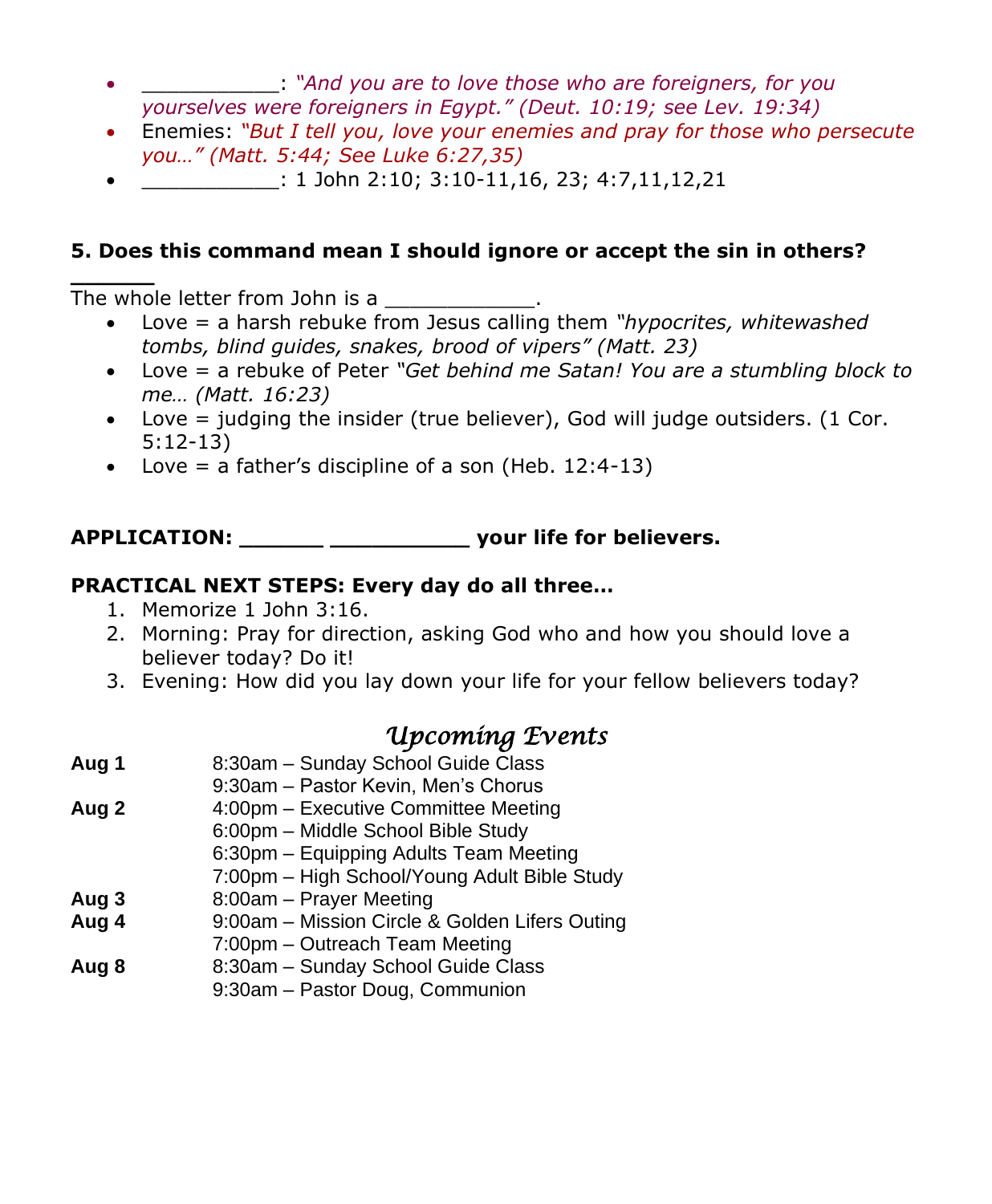#### **Who May Participate In Communion?**

"We welcome all those who are displeased with themselves because of their sins, but who nevertheless trust that their sins are pardoned and that their remaining weakness is covered by the suffering and death of Christ, and who also desire more and more to strengthen their faith and to lead a better life. Hypocrites and those who are unrepentant, however, eat and drink judgment on themselves." (Heidelberg Catechism Q&A 81; 1 Cor. 10:19-22; 11:26-32)

Paul challenges believers to participate in communion in a manner that is sincere and authentic. He writes to the church in Corinth…

*"Eat the bread or drink the cup of the Lord in the right way. Don't do it in a way that isn't worthy of him. If you do, you will be guilty. You'll be guilty of sinning against the body and blood of the Lord. Everyone should take a careful look at themselves before they eat the bread and drink from the cup." (1 Cor. 11:27-28 NIRV)*

So, we welcome any who are trusting in Jesus to forgive their sins to participate in the Lord's Supper. If your child understands the above statement, they too are welcome to the table. As well we want to urge those who trust Jesus to join with us in ministry as active confessing members. Check out "Discovering Membership" online or at the information table.

## *Youth News*

**Monday Night Bible Study** – 6-7pm for middle school, 7-8pm for high school. Meet in the youth room. We've only got 2 sessions left for the summer! Hope you can make it!

# *Bulletin Board News*

**Offering** may be placed in one of the three white offering boxes located in the lobby. Upcoming benevolent schedule: 8/1 Missionary Salary, 8/8 The Union, 8/15 Missionary Salary, 8/22 Regular Benevolence.

Congrats to Jessie Klumpers as she celebrates her 85<sup>th</sup> birthday on August 3<sup>rd</sup>.

**Congrats** to Willy & Carol Jansma as they celebrate their 57th wedding anniversary on August 7 th .

**Outdoor Worship & Church Picnic –** Join us Sunday, August 15<sup>th</sup> at 10am for outdoor worship followed by the church picnic and a vehicle show and tell at 11:30am.The church will provide the sandwiches, chips, drinks, and tableware.

*Please bring lawn chairs/blankets to sit on as well as:*

Last name A-G: 2 dozen bars/cookies

Last name H-R: fruit/jello salad to serve 10 people

Last name S-Z: veggie/lettuce/pasta salad to serve 10 people

Check your church mailbox for more details.

**Accepting School Supply Donations** – Take advantage of the back-to-school deals and help us stock up on Operation Christmas Child supplies. We are looking for some more pens, pencils, pencil sharpeners, binder clips, crayons/colored pencils/markers, notebooks, and erasers. Any items to donate can be placed in the tote by the Children & Families Area. Thanks!!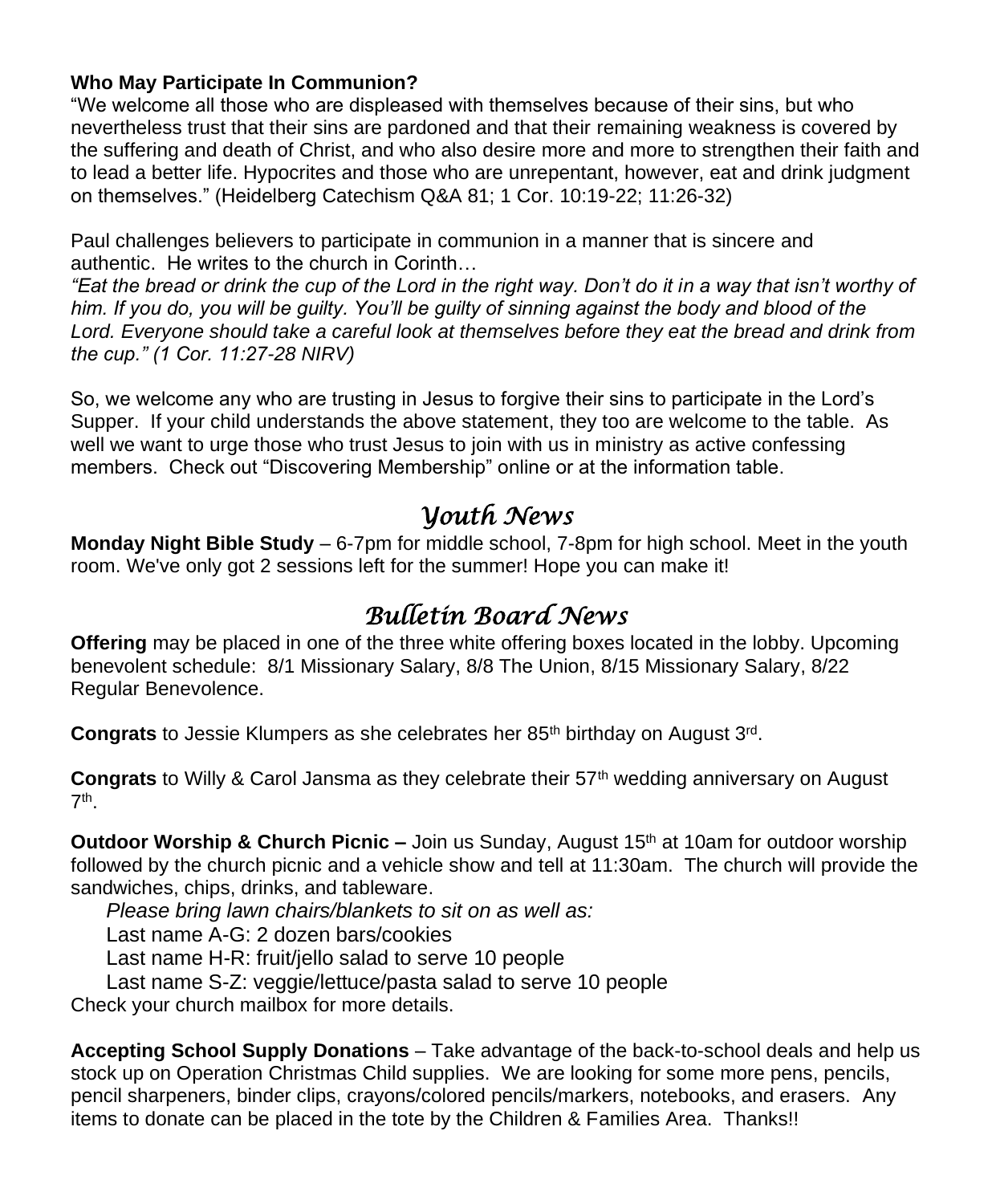**CCCD Van Fund –** We are collecting donations for a new van for the Caribbean Christian Centre for the Deaf. The goal is to collect a total of \$20,000. Donations should be labeled CCCD van fund (on the envelope or check memo) and may be placed in the offering boxes in the lobby.

**Updated Contact Info –** Larry Daane 319-0759 and Betty Daane 319-9469.

# *Opportunities to Get Involved*

**Teacher Needs –** We have openings for teaching/helping in multiple grades for both Bible Class and Sunday School this upcoming school year. If you're interested or want more information, please contact Adrea.

**Sunday School Snack Servers –** We are looking for volunteers to serve the cookies and juice to the kids before Sunday School (right after the church service) September – May. If you would like to be added to this schedule, please contact Adrea.

**Mission Circle & Golden Lifer Outing** – Join the Mission Circle & Golden Lifers on Wednesday, August  $4<sup>th</sup>$  at 9am for an outing to the Fairwater Historical Society and the Little White Schoolhouse in Ripon followed by lunch at the Ripon Family Restaurant. If you plan on attending, please sign-up at the Information Center.

**Alto Fair Booth –** We are looking for volunteers to sit at the ARC's booth at the Alto Fair (Aug 11-12). This is a great way to catch a break in the shade and chat with a bunch of people as they walk through the booths. If you're able to help with this, please sign-up at the Information Center.

**Summer JAM** – All 3 year olds – incoming 5<sup>th</sup> graders are invited to join us for Summer JAM (Jesus and Me) during the service every 2nd Sunday of June, July & August. Kids will be invited to the basement before the sermon starts for games, activities or crafts focused around a Bible lesson just for kids (split into PreK & elementary groups).